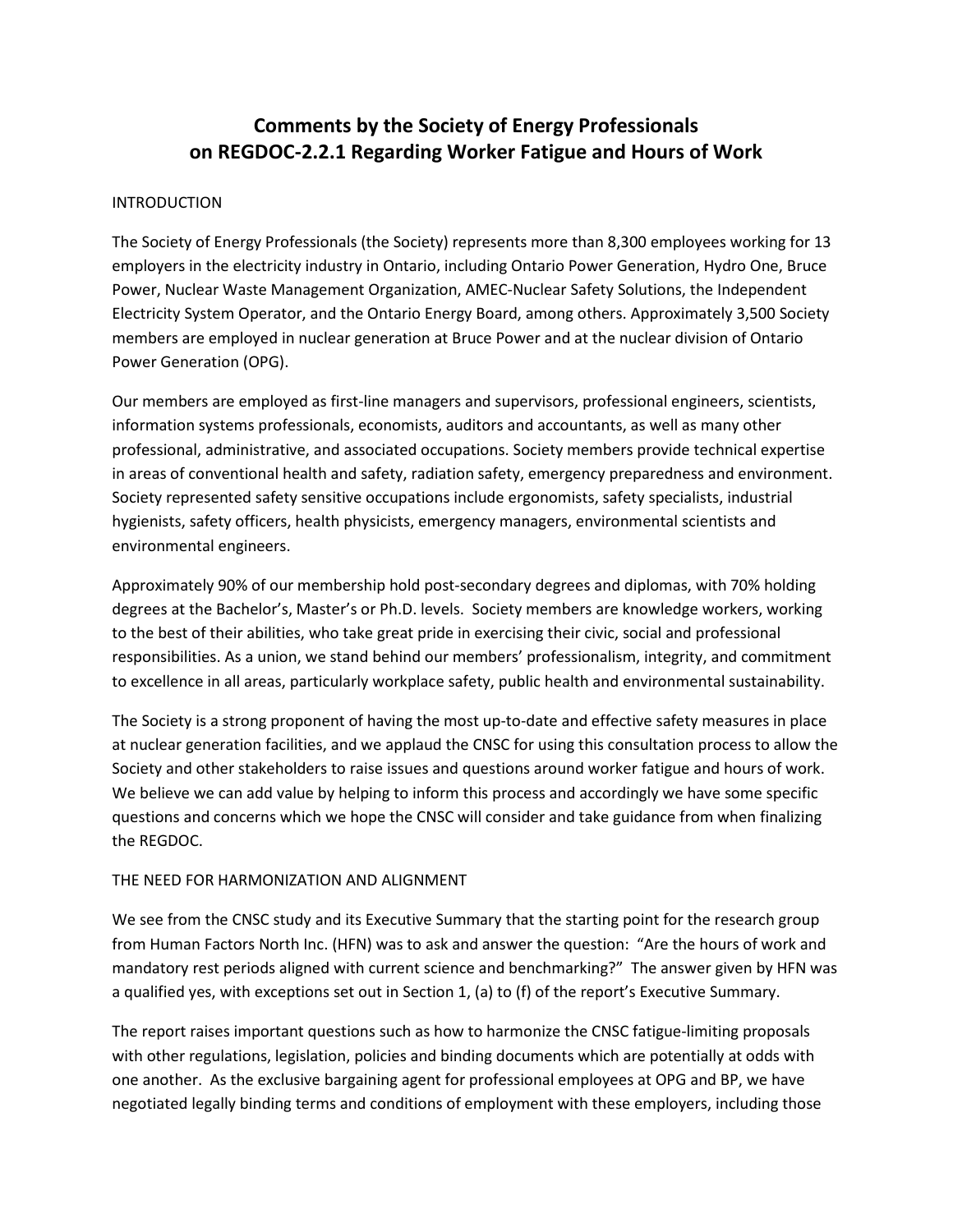time off provisions and other topics related to worker safety issues addressed in REGDOC-2.2.1. dealing with our members' obligations and rights as they pertain to hours of work, shift work, overtime,

 The language in our collective agreements came from negotiations that were informed by an intimate perceived as advantaging or disadvantaging either party, without appropriate consultation and consent, would likely be met with objection, resistance and legal challenge. This should be scrupulously avoided knowledge of the workforce, the workplace and its complexities, as well as the balancing of interests which characterizes all collective bargaining. That is to say that the terms and conditions that the parties have arrived at are not arbitrary and both parties have a legal right to expect they will be adhered to. Any attempt to alter such provisions outside of the realm of negotiations in a way which could be given the importance of stakeholder buy-in to any safety program.

 We are optimistic that by appropriately consulting and working with the parties toward mutually agreeable consent to any changes, rather than seeking to impose them in a top-down manner, the CNSC collective agreement cannot contract "outside the law". That is to say parties to an agreement are free agreement that provides conditions below legislated or regulated minimums is neither binding nor enforceable and the superior standards prevail. could avoid such an eventuality. Should such consensus and consent prove impossible to achieve, we believe the CNSC's approach should be governed by the basic principal in labour law that parties to a to negotiate conditions which are superior to legislated or regulated floors or minimums, however any

 (ESA). It is not clear at this time that such a conflict exists, but should one be identified, it raises the question of which provisions prevail, those of the Ontario OHSA/ESA or the provisions the CNSC Another potential area which may be out of alignment with the proposed CNSC measures is found in the legislation under the Ontario Health and Safety Act (OHSA) and the Ontario Employment Standards Act proposes. This is made further unclear due to the 1993 decision to delegate the labour -related issues for Ontario Hydro, now OPG and BP, to the province from federal jurisdiction.

As well, given the highly-regimented nature of nuclear power generation, there are also many internal OPG/BP policies, procedures and programs which are found outside the collective agreement and the legislative framework, which may also bring to bear other contradictions and conflicts.

 As such, we believe that the CNSC must consider the potential for conflicts and seek ways to find harmonization between collective agreement provisions, the legislated provisions of the OHSA and ESA, and the measures now being proposed by the CNSC.

 Board (OEB), must also be considered. The primary role of the OEB, as it pertains to nuclear generation, is to set rates which compensate a rate regulated licensee (in this case OPG) based on their reasonable and appropriate expenditures. It is the opinion of the Society that in recent years the OEB has greatly overstepped that role, making poorly informed pronouncements on appropriate staffing levels in nuclear safety sensitive positions such as Radiation Protection Technicians. As part of the 2011 decision The potential impacts flowing from the actions of other regulatory tribunals, such as the Ontario Energy on rates for OPG, the OEB essentially attempted to dictate nuclear staffing levels to a licensed nuclear operator by imposing punishing financial sanction via disallowance of a great deal of compensation for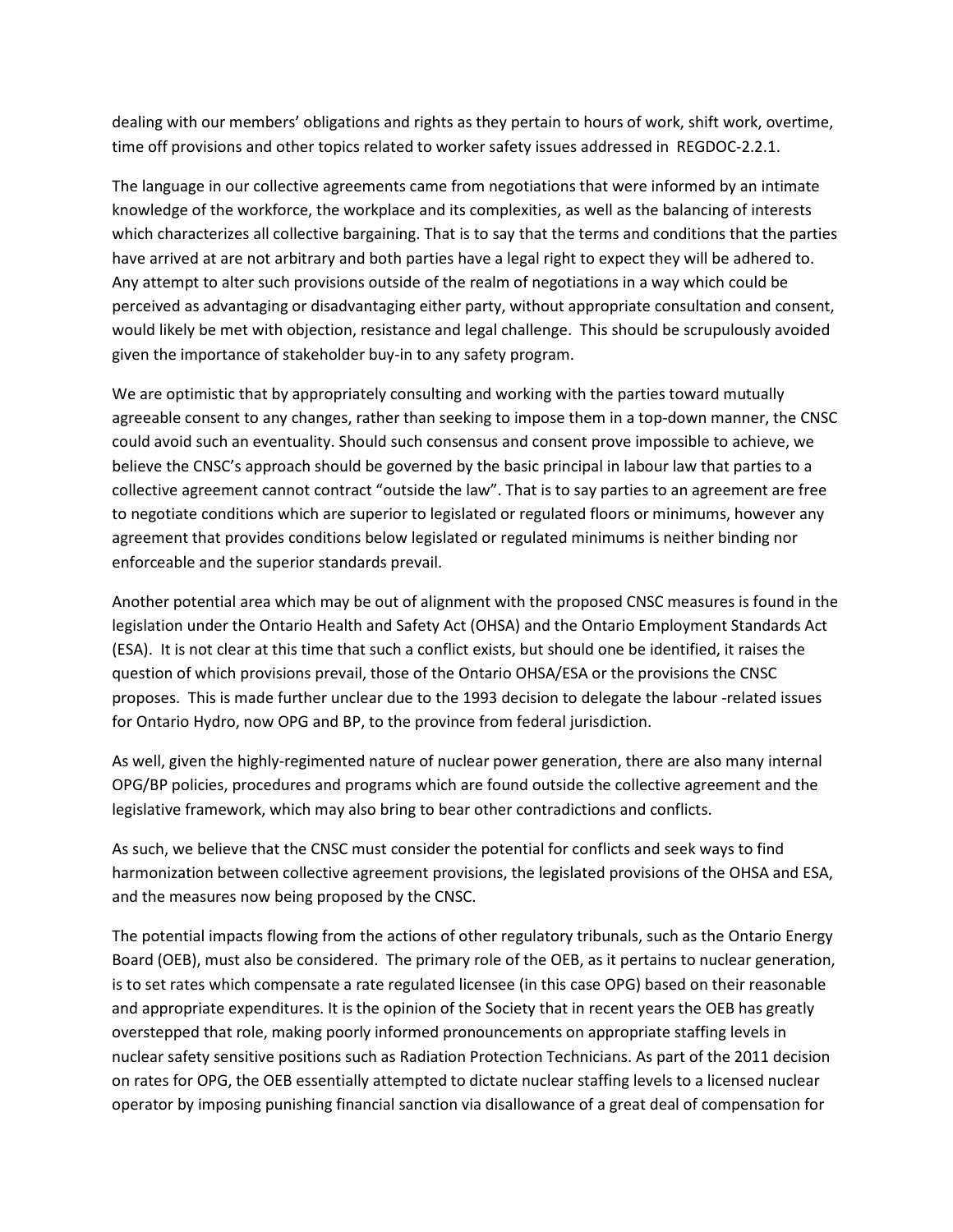nuclear staff from being included in that rate base. Given a constant amount of work to be done, for safe operations, somewhat increasing staffing costs. The Society believes that is a reasonable price to be paid for enhanced safety. We do not believe that it should be within the purview of a rate tribunal to dictate safety sensitive staffing decisions like how many Radiation Protection Technicians a licensed nuclear facility requires, and yet that is exactly what they have attempted to do. We are wary that the made that the CNSC must clearly communicate and explain them to the OEB. increasing rest periods and time away from work is going to increase the number or workers required OEB might similarly make a poorly informed decision to financially penalize any increase in staffing levels owing to changes coming out of this current process, and believe that should any changes be

# THE EFFECT OF 'BUSINESS TRANSFORMATION' AT OPG

 OPG has been undergoing a cost- cutting process since January 1 2011. The process, dubbed Business Transformation (BT) is intended to reduce costs by reducing staff and realigning resources. According to OPG, staffing reductions resulting from BT will be through a managed process of transfer of work, reassignment and attrition.

 The effect of this is that long-service workers who meet the retirement rules are leaving, as are some younger workers with lesser service who are concerned about the long-term future of the company. At the same time, OPG is not replacing many of those retirees or quits with new hires. As a consequence, there are fewer workers left to do the required work.

 In many cases, this means that the remaining workers have to do more with less and may have to put in more hours to deal with their workload. We are concerned that the staff complement reductions accompanying Business Transformation may have an impact on operations if a remaining reduced complement of employees have their work -time further circumscribed by the mandatory time off being proposed by the CNSC in this hours of work discussion paper.

## CONTRACT EMPLOYEES

 regardless of any other constraints, to ensure safe operations. Considering the additional restrictions on work required and increasingly rely on contract employees to fill the gap. Although Bruce Power is not In the context of an operation like a nuclear generating station, certain work just has to get done, the hours of work the CNSC provisions would create, we have a concern that OPG, after the Business Transformation staff reductions, will not have enough full-time, on-going regular employees to do the undergoing the same sort of process at this time, there are often similar trends to increase the amount of work that is contracted out to non-Bruce workers.

 Monitoring and regulating the hours of work and mandatory rest time is a relatively simple task with respect to those directly employed by a licensee. The fact that they are spelled out in our collective Society is concerned that that the hours of work, overtime, shift scheduling and time off provisions of our collective agreement and, in our view, the safety norms of OPG and BP, do not apply to the agreements and deviations are trackable means that the Society itself has an ability to monitor this. The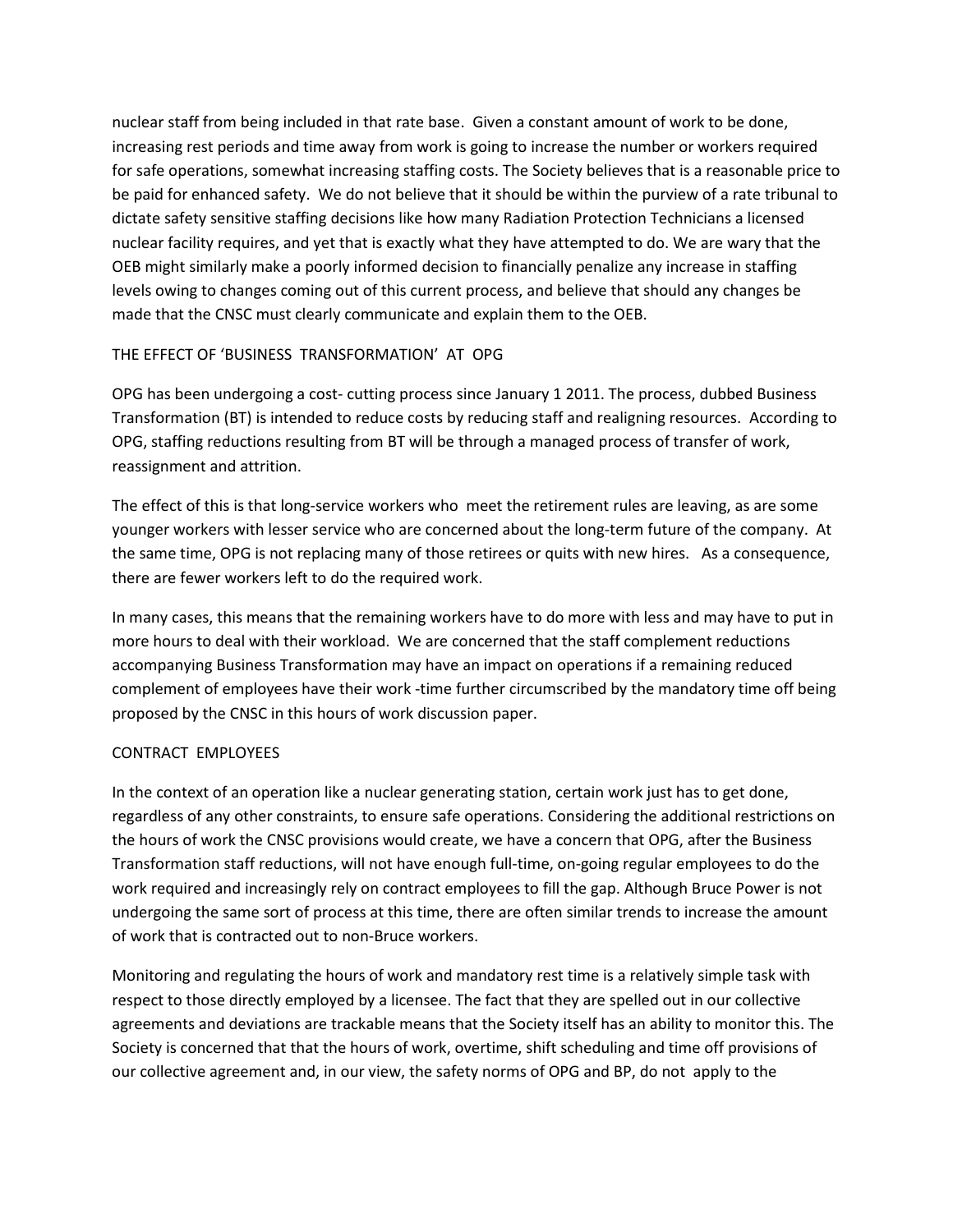employees of contractors, nor do we have any way, as a legislated partner in safety, of monitoring or verifying that contractors are respecting hours of work restrictions.

 OPG and BP do not require all contractors to record all the hours worked. Rather, a contractor doing managed -task work only advises OPG and BP of its total costs of all items. Total labour costs are not broken out, let alone hours worked. It would not be possible to track the hours worked of contractor's employees under the current processes and they must be changed to ensure the rules applied to OPG and BP employees under REGDOC-2.2.1 are also applied to contract workers.

 It is our experience that there are dozens of contract employees who work in short-term or contracted buildings as our members, but report to the contract supervisor, not to an OPG or BP manager for the area in which they are working. For work that is defined as 'owner only' OPG and BP have no oversight of the safety and tasks performed by contract workers because that is the sole responsibility of the periods tied to the length of a construction or outage project. These people are stationed in the same contractor.

 We would expect the CNSC to apply its new norms on restrictions to hours of work equally to contract employees and to regular OPG and BP employees. Moreover, we would expect that the CNSC would need to oversee implementation of a credible monitoring and compliance regime for which both the contractor and the licensee must be jointly accountable.

 In the last paragraph of the summary of the fatigue study, the question is asked: "Using evidence from bench-marking and research, what fatigue management provisions, including hours of work limits and mandatory rest periods, are appropriate during construction of a facility that will require high reliability operations, such as a nuclear power plant?". The answer given is that construction workers "**should"**  be covered (our emphasis added) under the same CNSC hours of work as regular OPG and BP employees. The Society is of the opinion that the definition of construction must also include the work performed during outages or projects at the nuclear plants.

 Contract workers should be covered by the hours of work limits but, based on our experience, we management measures as direct employees of the licensee. This is a significant issue because we believe Pickering, Darlington, and Bruce plants which, during outages, jumps to well over 1,000 contract workers. The CNSC needs to make clear that the standard to which contract employees will be held is remain to be convinced that contract employees will be held to the same standard of fatigue there are likely to be some 500 to 1,000 contractors at any time doing work for OPG and BP at the the same as that of direct employees of the licensees.

 The Society is of the opinion that given the number of employees at OPG and Bruce Power who would needed to ensure safe operation of the plants would be required. To make sure that any changes resulting from this REGDOC continue to ensure safe operations, we would propose that there be an increase to the current minimum complement below which the employers could not go. It is also important to build in sufficient buffer to be able to deal with all situations; adding staff to the minimum compliment would help do that. be impacted by the application of the CNSC's proposed limits, a slight increase the number of employees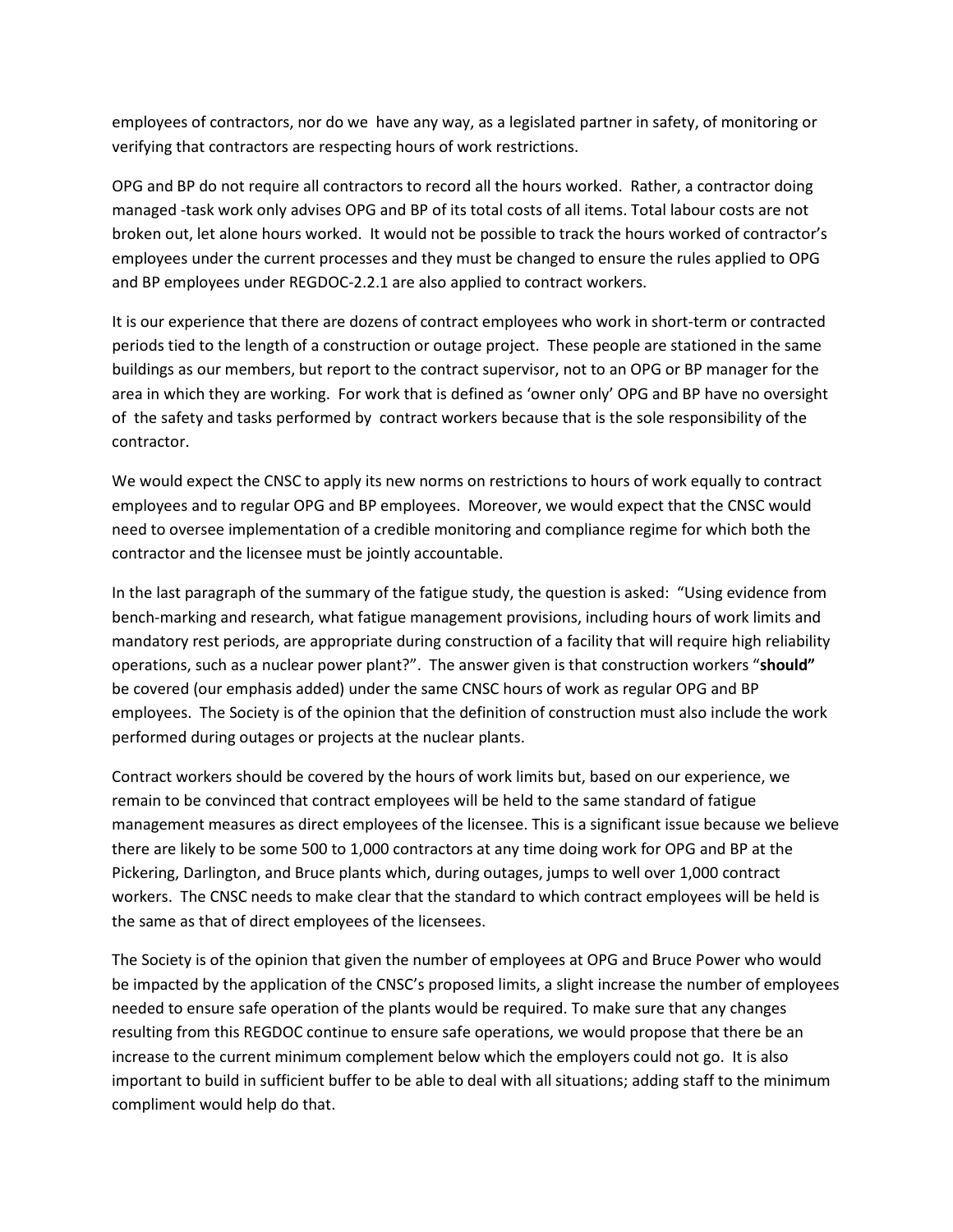Another factor which is not currently considered in the discussion paper, but which needs to be included, is travel time. Travel time needs to be accounted for when calculating the current 60-hour per week limit. When a person is travelling it takes away from rest time and the minimum rest periods between shifts. The current REGDOC does not consider that a minimum rest period of 8 hours can be significantly reduced if the person has to travel 1 to 2 hours home and the same back to work, thus reducing the true rest time a person may have between shifts.

reducing the true rest time a person may have between shifts.<br>We are of the opinion that any conditions under which the 60-hours of work per week limit, mandated by the existing ESA legislation in Ontario, could be exceeded should be explicitly spelled out. At the circumstances. Similarly, we would want to know what, if any, conditions would apply to the 2400-hour limit of work hours per year being proposed by the CNSC, how it will be tracked, and whether or not it present time, the 60 hour limit per week can be exceeded in extreme situations but the way the limit is described in the discussion paper, it reads as though the 60 hours cannot be exceeded under any can be exceeded under any circumstances.

## REST PERIODS

 The Society is in agreement with the authors of the REGDOC that rest periods should be made an official take place, even though such rest periods do not form part of official company policy. We are concerned the unofficial status of rest periods lends itself to confusion whereby some are permitted to take part and others may risk being accused of sleeping on the job and thereby subject to discipline. This might part of the fatigue reduction program. Currently, some areas of OPG and BP allow for rest periods to discourage some from exercising appropriate use of rest periods. A better approach would be to formalize the inclusion of rest periods into the fatigue reduction program and set out the rules under which such rest periods would be acceptable.

 If rest periods were adopted to combat fatigue, we would also propose that there be appropriate designated facilities for the purpose with flat surfaces, sufficient darkness and freedom from noise or distraction.

## SCOPE

The CNSC fatigue proposals do not specify exactly how and to whom they would apply.

 In other jurisdictions such time limits have been applied to some workers and not others. Those to whom they apply are described as being "covered" and those to whom they don't apply are called "uncovered." The designation of "covered" in those jurisdictions can shift depending on the task and the department. The same employee may be "covered" for one task and department but be uncovered for a different task in another department.

The Society is interested to know more about how the CNSC sees its proposed work limits being applied. what would be the rules of applicability? Would they apply to all workers, some workers, which ones? Is the designation of covered or uncovered fixed or can a worker be one or the other depending on different contexts and circumstances? If so,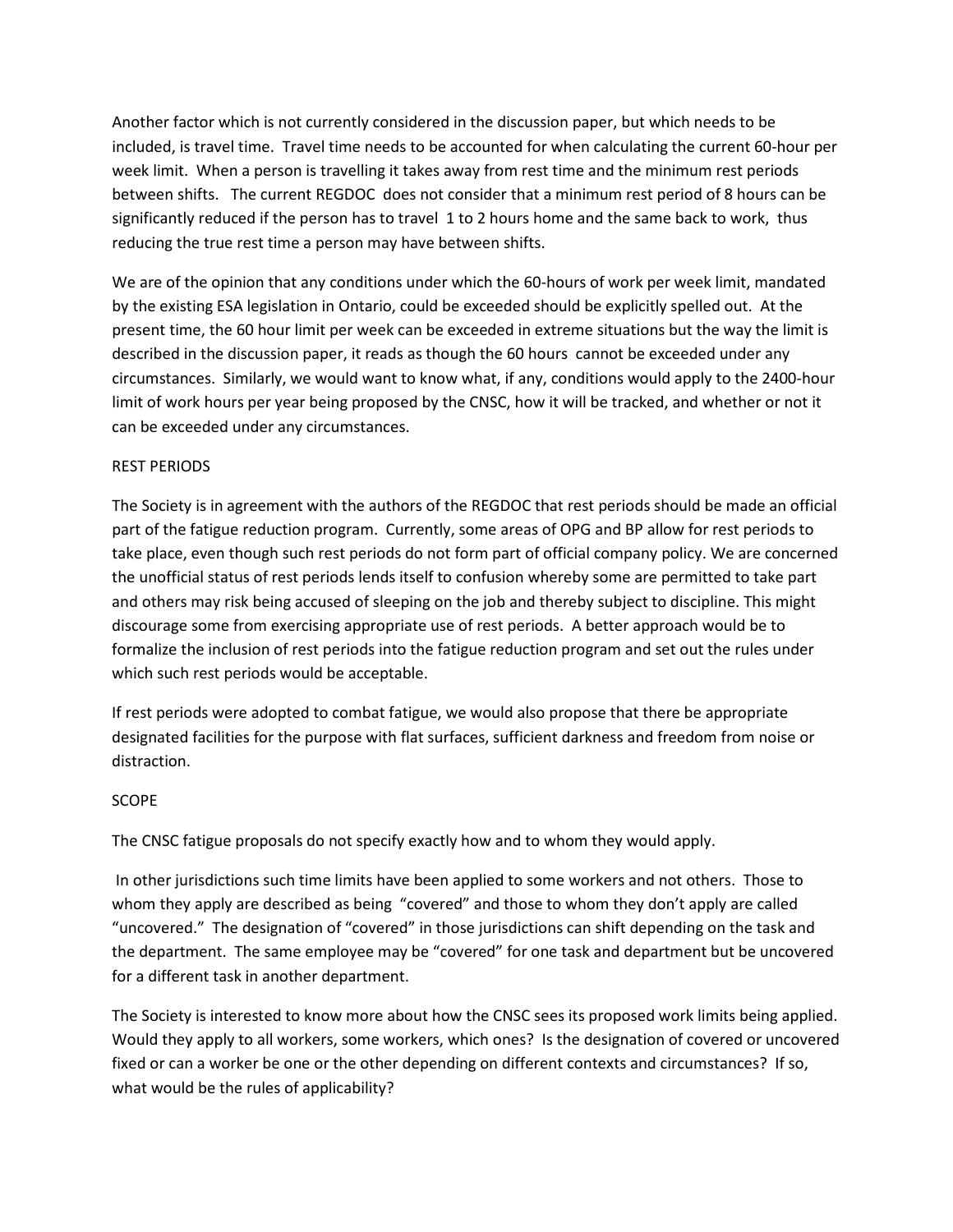We submit that skilled workers could become frustrated by a reduced opportunity to perform in their opportunities to gain experience. Another factor is that of hiring and retention of employees. Fewer attractive to the kind of highly-skilled workers the industry needs. Details of implementation and area of expertise, similarly those trying to upgrade skills for promotion purposes may see a reduction in opportunities to increase compensation through extra work hours makes work at these plants less coverage matter here.

## **CONCLUSION**

CONCLUSION<br>Fatigue is not compatible with optimal safety, and the Society fully supports efforts to further improve effort to reduce fatigue, some increase in staffing levels will be required to maintain productivity and our already safe nuclear operations by addressing workplace routines and structures in such a way that they reduce fatigue and its potential impacts. We do believe that such interventions must be designed and implemented with the recognition that if a group of employees are spending less time on task in an efficiency in accomplishing required tasks.

 a new regime, and we believe that the CNSC should recognize and deal with these proactively. They rights, and maintains the buy-in, of the workplace parties; the need to recognize the potential conflicts impacts of decisions made by other regulatory bodies such as the Ontario Energy Board; the impacts of workplace restructuring efforts as exemplified by the Business Transformation program at OPG; and, the There are a number of potential conflicts and roadblocks to the successful design and implementation of include: the need to accommodate collectively bargained contract provisions in a way that respects the between any new regime and existing legislation related to hours of work and work scheduling; the difficulty in ensuring accurate monitoring and compliance by workers not directly employed by the licensee.

 its reasons for proposing new and more stringent work limit rules on workers at nuclear operations and/ or to respond to any questions that may be related to this submission. Some of the specific questions we have are appended and any clarity the CNSC could provide the Society as it relates to these issue would We would welcome the opportunity to meet with the CNSC in order to gain a greater understanding of be appreciated.

All of which is respectfully submitted.